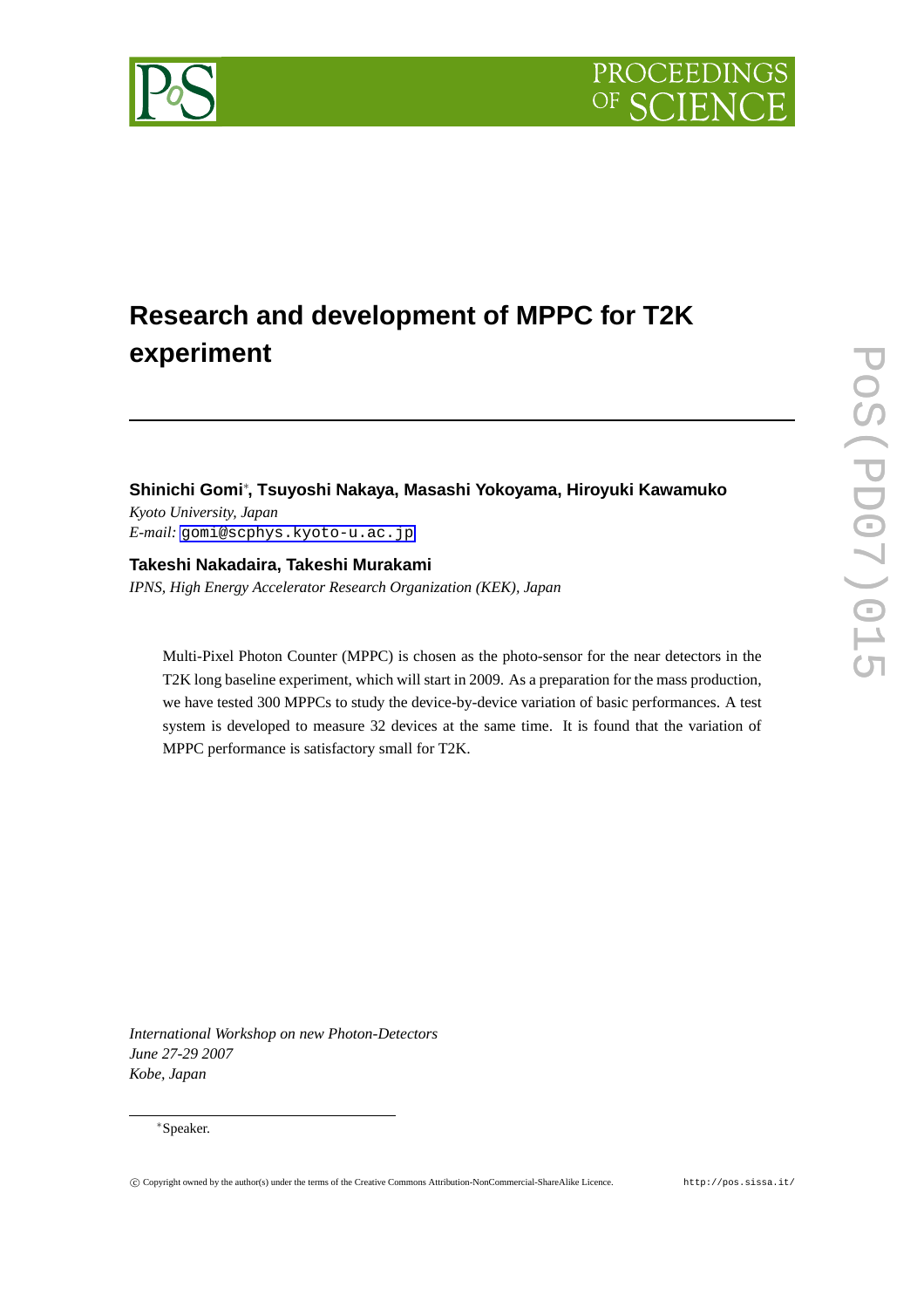# **1. Introduction**

The T2K (Tokai-to-Kamioka) experiment is a next generation long baseline neutrino oscillation experiment which will start in April 2009. The main goals in the first phase of T2K are the discovery of  $v_e$  appearance and an accurate measurement of  $v_\mu$ disappearance. In the near detector and neutrino monitor, about 60,000 channels of plastic scintillator read out with wavelength shifting (WLS) fibers will be used. Because the near detector is placed inside a 0.2 T magnetic field with severe space constraint, we need a photosensor that is compact, low-cost, insensitive to magnetic field and has high photon detection efficiency. The multi-pixel photon counter (MPPC) has advantages that match the T2K requirements and is chosen as the photo-sensor for the T2K near detector.

As a preparation for the mass production that will start in JFY 2007, we have tested 300 MP-PCs produced by Hamamatsu Photonics. All of them are S10362-11-050CK, which has 1*×*1 mm<sup>2</sup> active region and 50  $\mu$ m pitch pixel (400 pixels in a device). A measurement system is developed so that 32 MPPCs can be tested at once. We have measured the basic performances and checked the device-by-device variation.

### **2. Set up of measurement**



**Figure 1:** Schematic drawing of the measurement setup. Thirty two MPPCs can be measured at the same time using a board with Trip-t ASIC chip. WLS fiber is connected to MPPC by using a plastic connector.

Figure 1 shows a schematic drawing of the measurement set up. Light from a blue LED is defused by two translucent plastic plates and fed to MPPCs via WLS fibers. We use Kuraray Y11(200)MS fibers with 1.0 mm diameter, which is the same type as that will be used in T2K. The WLS fiber and MPPC are connected using a plastic connector developed by our group [\[1\]](#page-5-0). Signals from MPPCs are read out using a custom electronics with Trip-t ASIC chip [\[2\]](#page-5-0). Trip-t, originally developed at Fermilab, can read out 32 channels and will be used in T2K near detectors. The output charge from MPPC is digitized using 12-bit ADC.

# **3. Measurement results**

We measure the gain and the photo-detection efficiency (PDE) with the light source, while the noise rate and the probability of sum of cross-talk and after pulse are measured without light input.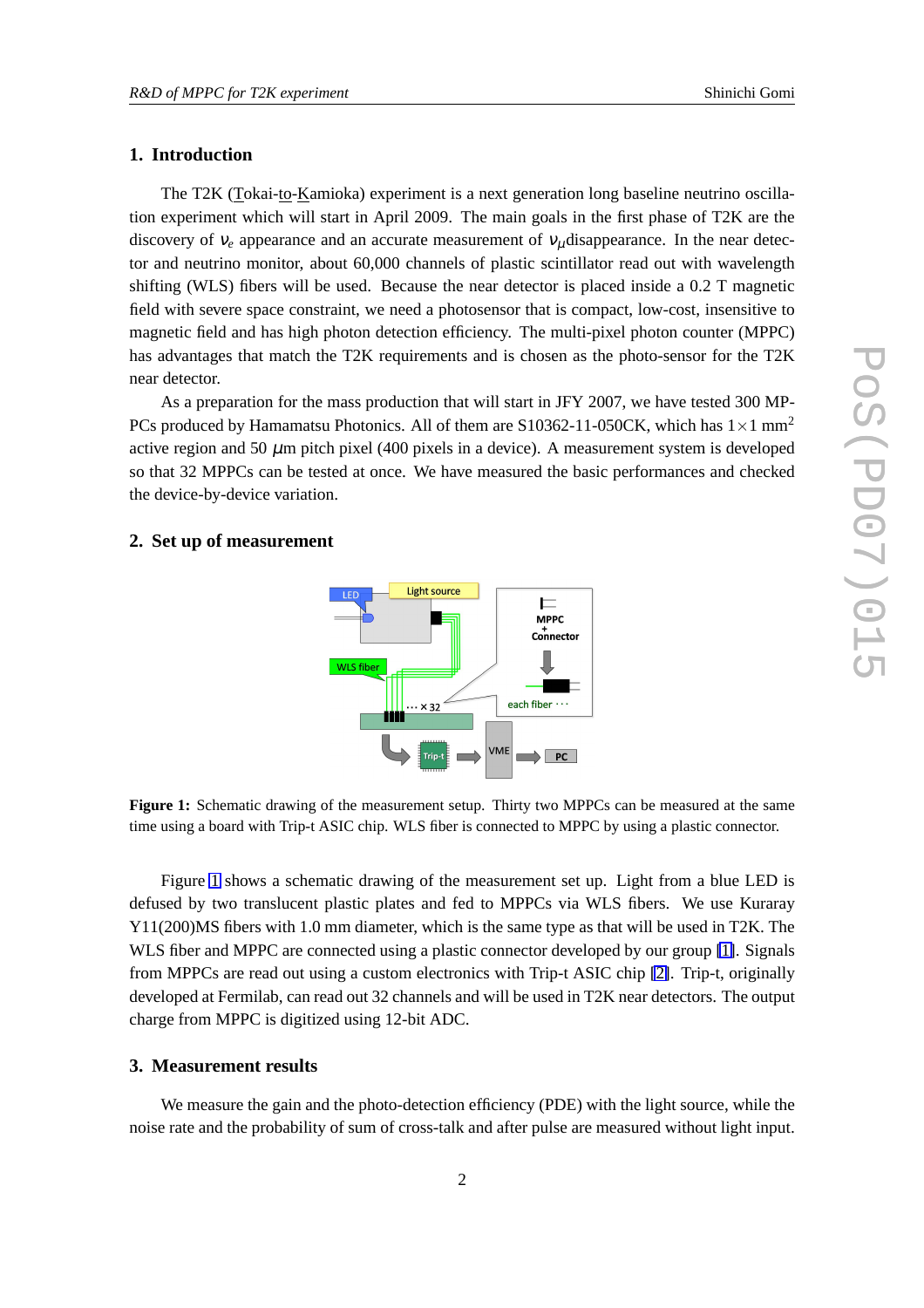It took 7 days to measure 300 MPPCs, however the necessary time will be reduced in the mass production stage by improvement of procedure and having multiple test setups.

#### **3.1 Gain and breakdown voltage**

The gain of MPPC linearly depends on the applied voltage  $V_{bias}$  as

$$
Gain = \frac{C}{e}(V_{bias} - V_{bd}),
$$
\n(3.1)

where *C* is the capacitance of the single APD pixel and *e* is the absolute of an electron charge. The breakdown voltage V<sub>bd</sub> is the threshold voltage above which MPPC operates in the Geiger mode.  $V_{\text{bd}}$  can be derived by linearly extrapolating the measured gain-voltage curve to the point where gain becomes zero. Most of basic parameters of MPPC are known to depend on the difference between the applied voltage and the breakdown voltage,  $\Delta V \equiv V_{bias} - V_{bd}$  [\[3\]](#page-5-0).  $\Delta V$  is called the over voltage. Thus, *V*bd and ∆*V* are important parameters to characterize the performance of MPPC.



**Figure 2:** ADC Distribution of MPPC output.

From the measured ADC counts (Fig. 2) between the pedestal peak and one photo-electron (PE) signal peak, we can calculate the charge of a single fired pixel, Q. The gain is defined as Q divided by *e*. Figure [3](#page-3-0) shows the measured gain at 20*◦C* as a function of the over voltage, for 300 MPPCs. Figure [4](#page-3-0) shows the distribution of gain at  $\Delta V = 1.5$  V, which is the candidate operation voltage at T2K. The RMS of the gain distribution at  $\Delta V = 1.5$  V is about 6%.

Figure [5](#page-3-0) is the distribution of the single pixel capacitance divided by *e*, which is derived as the slope of gain-voltage relation (Eq. 3.1). The RMS of the distribution is about 5%. Figure [6](#page-3-0) is the distribution of  $V_{\text{bd}}$ . 94.6% of devices have  $V_{\text{bd}}$  within 1 V of variation and all are within 2 V. This variation is well within the adjustable range of applied voltage with planned T2K electronics.

#### **3.2 Photon detection efficiency (PDE)**

The photon detection efficiency (PDE) is measured using a PMT as a reference. The ratio of observed PE of MPPC to that of PMT is taken as the relative PDE of MPPC. We use a plastic connector for the coupling of MPPC and fiber. Therefore, the PDE measured here includes the effect from this optical coupling, which reflects the real situation at the experiment.

Figure [7](#page-3-0) shows the measured PDE as a function of  $\Delta V$ . The PDE of MPPC is 1.5–2.2 times that of PMT at  $\Delta V = 1.5$  V. The RMS of PDE for 300 MPPCs is about 10%. Again, note that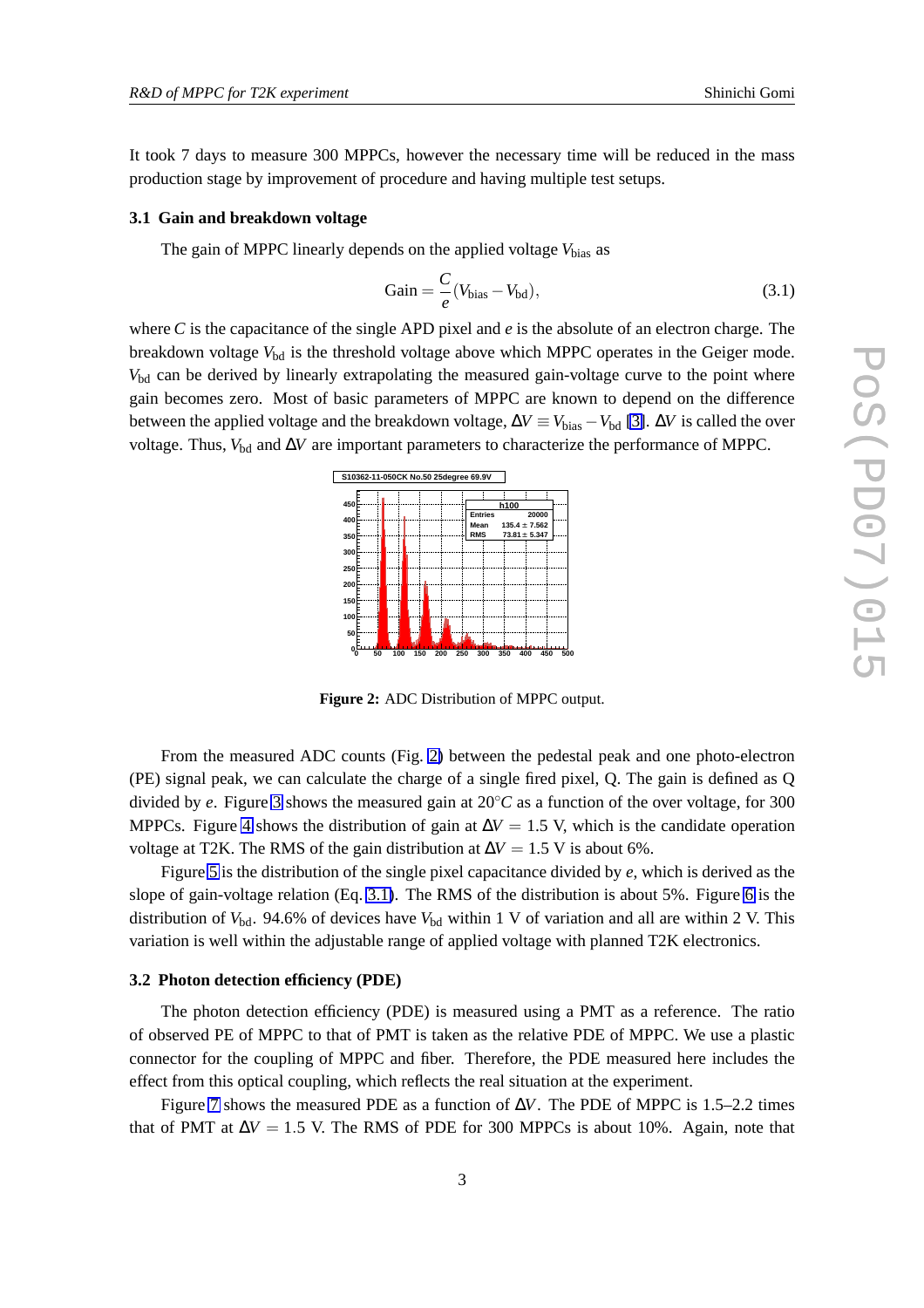<span id="page-3-0"></span>

**Figure 3:** Measured gain as a function of over voltage for 300 MPPCs.



**Figure 5:** Capacitance/e



**Figure 7:** PDE vs ∆*V*.



**Figure 4:** Measured gain at  $\Delta V = 1.5$  V.



**Figure 6:** Breakdown voltages



**Figure 8:** PDE at  $\Delta V = 1.5$  V.

this variation includes the effect from the variation of optical coupling, in addition to the device themselves.

## **3.3 Noise rate**

We measure the noise rate by using ADC distribution with random triggers. In order to avoid effects of cross-talk and after pulse, the number of noise events is estimated from the number of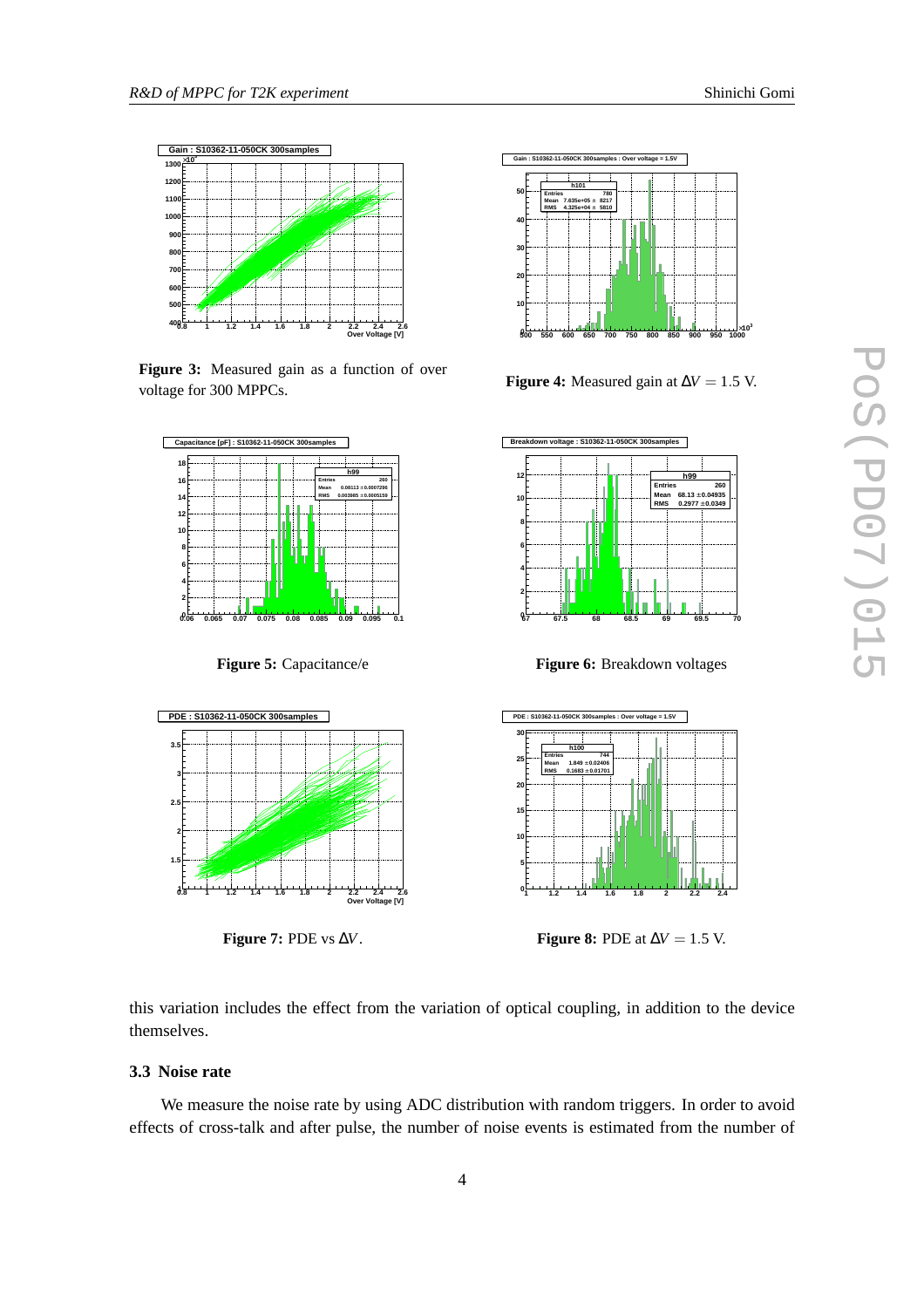pedestal events assuming Poisson distribution.



**Figure 9:** Noise rate as a function of ∆*V*.



Figure 9 and 10 show the measured noise rate as a function of  $\Delta V$  and at  $\Delta V = 2.0$  V, respectively. The RMS of the noise rate is about 18%. The noise rate is found to have larger variation than other parameters.

#### **3.4 Probability of cross-talk and after pulse**

The MPPC is known to have optical cross-talk between APD pixels, that makes an extra charge in addition to the one due to the original Geiger discharge. Alter-pulse, which results from trapping and releasing of charge from defects, is another cause of an additional charge. In both cases, the extra charge is produced by Geiger discharge and thus the amount of charge is the same as the original signal.

We measure the inclusive probability of cross-talk and after pulse using the ADC distribution. The number of 'true' one PE events is estimated from the number of pedestal events assuming the Poisson distribution. Comparing it with the observed number of one PE events, we can estimate the fraction of events that have additional charge. This fraction is considered as the probability of cross-talk and after pulse.



Figure 11: Probability of the sum of cross-talk and after pulse as a function of ∆*V*.



**Figure 12:** Probability of the sum of cross-talk and after pulse at  $\Delta V = 2.0$  V.

Figure 11 and 12 show the results as a function of  $\Delta V$  and at  $\Delta V = 2.0$  V. The RMS of the distribution is about 10%.